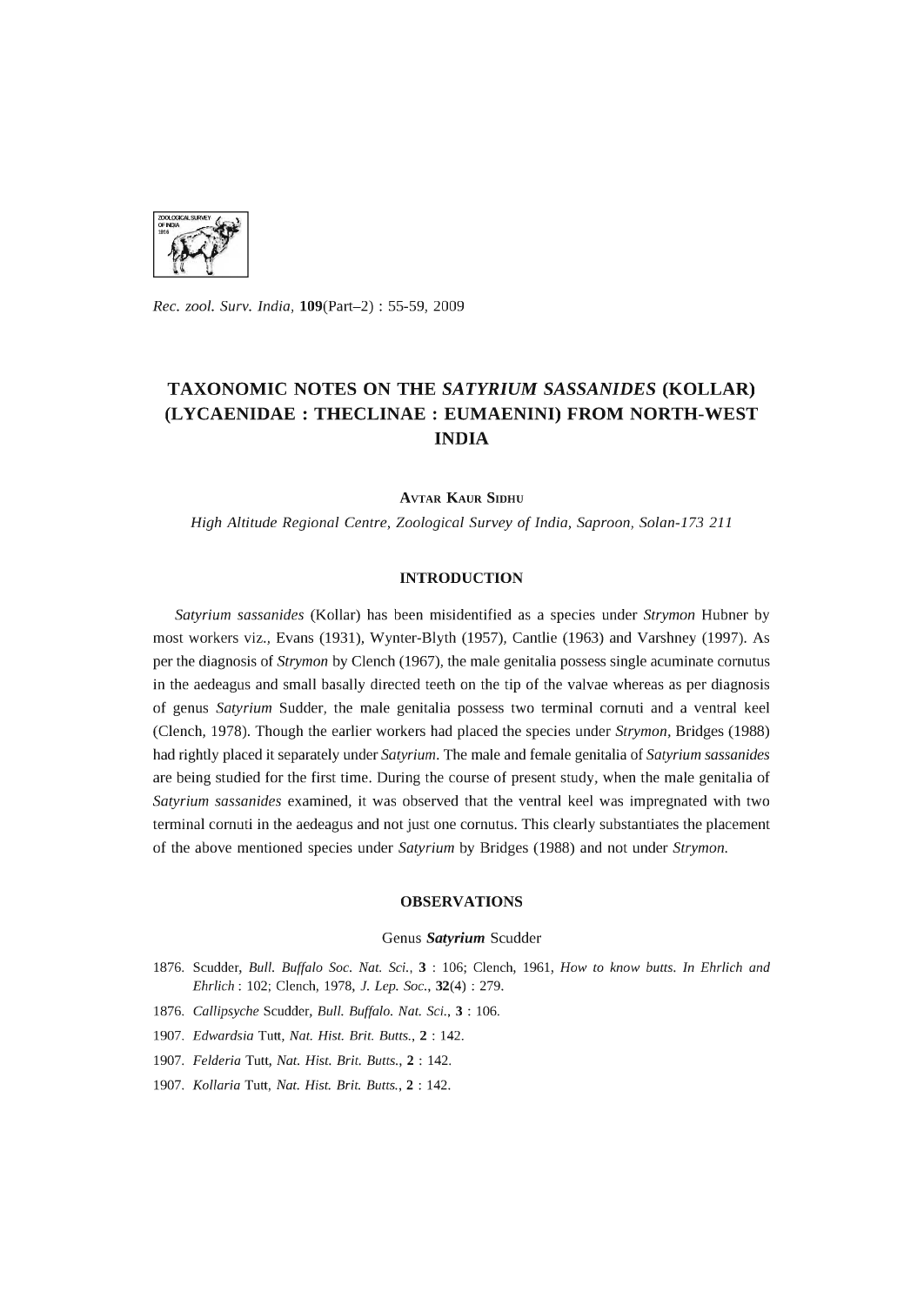*Rec. zoo1. Surv. India* 

- *1907. Erschoffia* Tutt, *Nat. Rist. Brit. Butts.,* 2 : 142.
- *1907. Nordmannia* Tutt, *Nat. Rist. Brit. Butts.,* 2 : 142.
- *1907. Chattendenia* Tutt, *Nat. Rist. Brit. Butts.,* 2 : 142.
- 1911. *Thecliolia* Strand, *Ent. Rundsch.,* 27 : 162.
- 1911. *Super{lua* Strand, *Ent. Rundsch.,* 27 : 162.
- 1911. *Pseudothecla* Strand, *Ent. Rundsch.,* 27 : 162.
- 1951. *Necovatia Verity, Rev. fr. Lep. Suppl.,* : 183.

*Type-species: Lycaena fulginosa* Edwards.

1861. Edwards, *Proc. Acad. Nat.* Sci. *Philad.* 1861 : 164.

*Generic diagnosis* : Forewing with 10 veins, hindwing tailless or with one or two tails but never a tail at  $1A + 2A$ ; male genitalia with vinculum laterally broad, abruptly becoming very slender towards saccus; saccus small, the latter prominent due to slenderness of adjacent vinculum; valvae contiguous proximally, distally abruptly divergent; aedeagus with ventral keel, impregnated with two terminal cornuti.

#### *Satyrium sassanides* (Kollar)

*Common name* : Whiteline Hairstreak.

- *1849. Thecla sassanides* Kollar, *Denkschr K. Akad. Wiss. Wien.,* 1 : 51.
- *1932. Strymon sassanides* Evans, *Ident. Indian Butts.,* (2nd Ed.) : 248.
- *1978. Satyrium sassanides* Clench, 1. *Lep. Soc.,* 32(4) : 280.
- *1865. Thecla deria* Moore, *Proc. Zoo1. Soc. Lond.,* 1865(2) : 507.
- *1874. Thecla mirabilis* Erschoff, *memo Soc. Amis* Sci. *nat. Moscou,* 11(2) : 7.

*Adult:* Sexes similar, frontoclypeal area dressed with dark brown and white scales; eyes sparsely hairy; labial palpi with second segment long, below clothed with white and black scales; antenna with club not clearly differentiated, nudum limited to club. Thorax dorsally dark brown, ventrally decorated with white hair; each leg with a pair of tibial spurs, tarsi spiny. Forewing costa and tornus convex, above dark brown, below pale brown, a narrow white discal band present, and the latter inwardly edged black, marginal line and marginal spots obscure. Hindwing oval, termen concave between veins Cu1a and  $1A + 2A$ , dorsum concave between vein  $3A$  and tornus, tailed at Culb, tail 3.5 mm long, black with apex white; undersurface pale brown with a narrow white discal band, the latter inwardly edged black, a linear white marginal line present, three orange crowned and inwardly black edged spots present in Cula, Culb and at tornus, marginal spots in  $M<sub>2</sub>$  and  $M<sub>2</sub>$  minute.

*Venation* : Forewing with discal cell more than half the length of the wing, veins Sc and R<sub>1</sub> approximating, veins  $\rm R_{_3}$ and  $\rm R_{_4}$  absent, veins  $\rm R_{_5}$  and  $\rm M_{_1}$  widely separated at base, vein  $\rm M_{_2}$  closer to

#### 56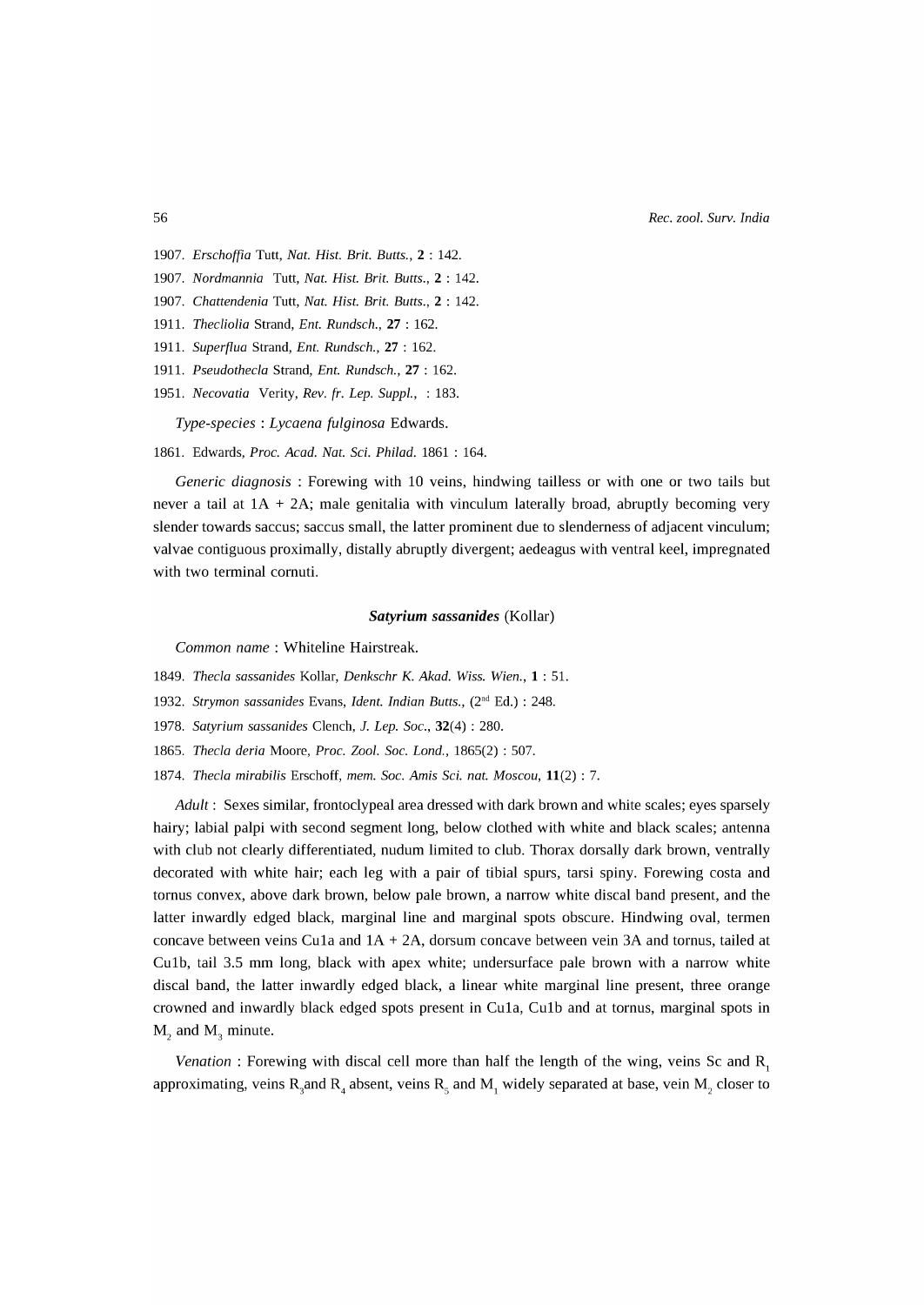vein M<sub>1</sub> than vein M<sub>3</sub>, discocellulars complete; hindwing discal cell less than half of the wing, vein  $\rm M_{_2}$  equidistant between veins  $\rm M_{_1}$  and  $\rm M_{_3}$ , discocellular veins present.

*Male genitalia:* Uncus with each lobe broad, apex rounded, pilose; brachia slender, curved at base, arms narrow, pointed; subscaphium very long, band-like; tegument large, broad; vinculum very wide proximally, suddenly becomes narrow distally to receive short saccus, the latter with rounded apex. Valva penguin-shaped, basal half oval, costa and sacculus narrow, upper half narrow, slightly curved downwards with pointed apex, pilose; juxta absent; aedeagus long, slender, narrow, suprazonal portion fairly larger than subzonal portion, slightly curved, ductus entering dorsad, coecum very short, apex with a keel, vesica with two cornuti, the latter well developed.

*Female genitalia:* Lodix small, irregular, somewhat star shaped.; genital plate absent; ductus seminalis entering at junction of dutus bursae and corpus bursae; ductus bursae well sclerotized; corpus bursae fairly large, globular, base sclertized, a pair of triangular signae present; apophysis anterioris absent; apophysis posterioris long, narrow; papilla analis elongated, pilose.

*Wing expanse:* Half: Male: 15.0-17.0 mm.

Female: 16.0-18.0 mm.

*Material examined:* 3 exs., 16.VII.1992, Trilokinath, Lahaul and Spiti, Himachal Pradesh; 1 ex., 17.VII.1992, Tandy Bridge, Rohali, Keylong, Himachal Pradesh; 6 exs., 19.VII.1992, Purthi, Chamba, Himachal Pradesh; 2 exs, 22.VII.1992, Kellar, Chamba, Himachal Pradesh (A.K. Sidhu and H.S. Rose collections).

*Former distribution:* Kashmir, Ladak, Pangi, Mussoorie, Shimla hills, Chitral, Afghanistan, Balauchistan, Persia.

**Photo 1 :** Male (dorsal view) **Photo 2 :** Male (ventral view)

*Satyrium sasson ides* (Kollar) (Male)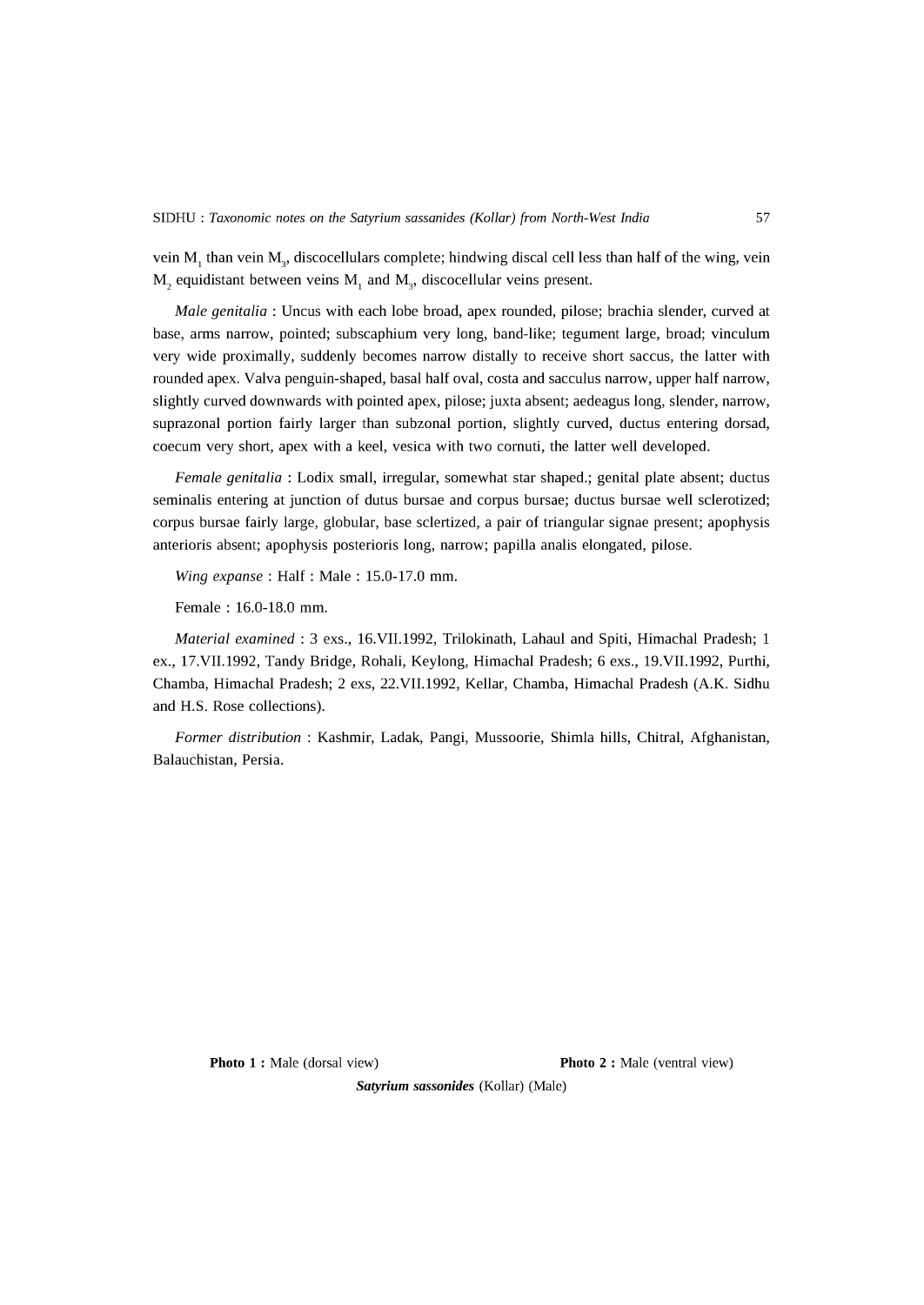

*Explanation to figures (Plate-1)* : 1. Venation of forewing; 2. Venation of hindwing; 3. Male genitalia (lateral view); 4. Valva (inner view); 5. Aedeagus (lateral view); 6. Female genitalia (lateral view); 7. Lodix; 8. Genital plate; 9. Papilla analis.